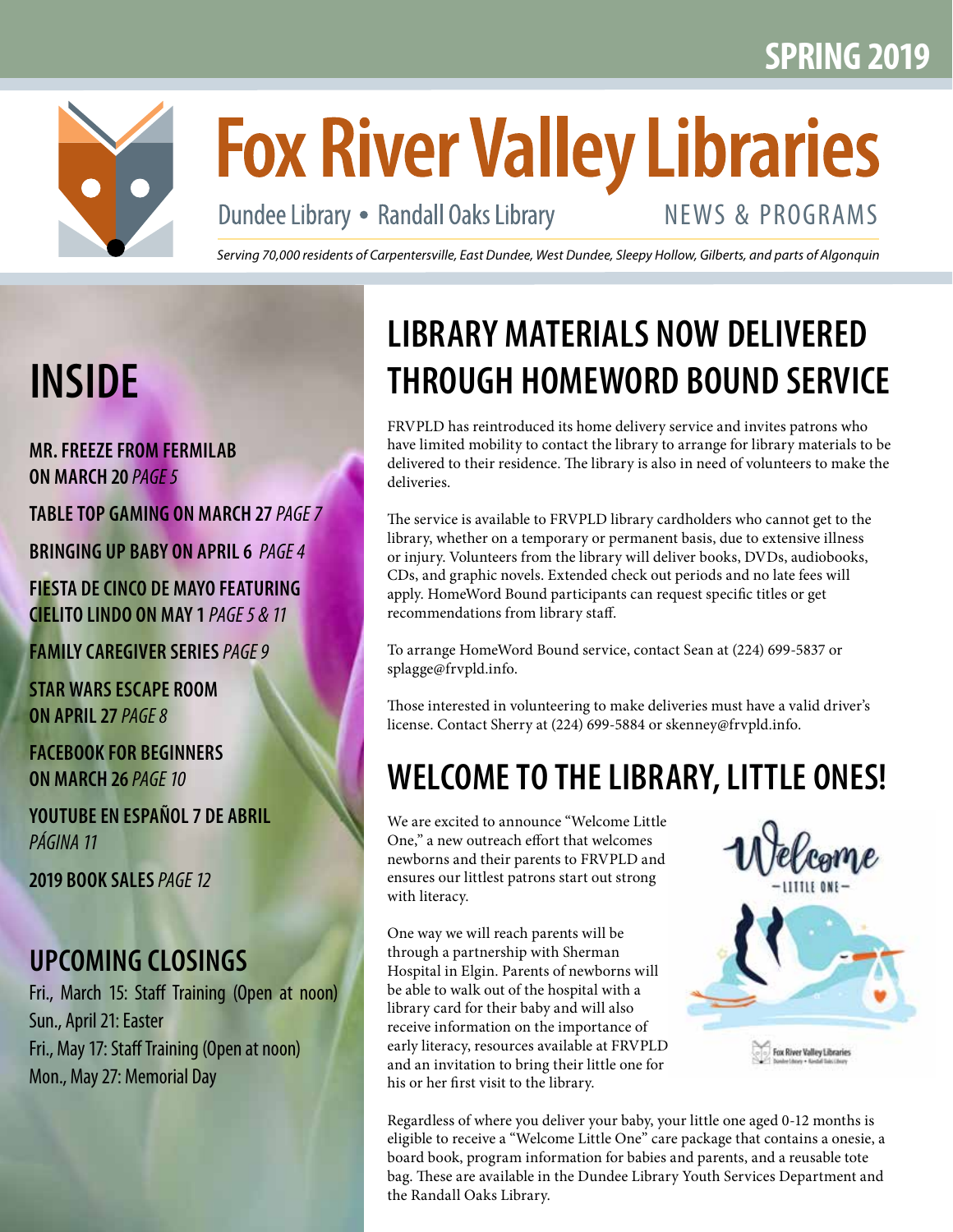# **DIRECTOR'S MESSAGE**

# **LIBRARIES ARE FOR EVERYONE**

Libraries are for everyone. They support frequent lifelong users who wear out their card as well as those who come in just when they need special help. And everyone in between.

This quarter, we are focusing on new programs and services for patrons at both ends of the age spectrum along with their caregivers.

The "Welcome Little One" initiative reaches out to parents of newborns in our service area while they are still in the hospital. In addition to a library card for baby, parents receive information about the importance of early literacy and how the library can help. Once they bring baby for a first library visit, they'll receive more information, baby's first board book, and some useful goodies. The goal is to get them into the habit of visiting the library on a regular basis. This habit will form the basis for lifelong learning.

New and expectant parents are also invited to attend our first "Bringing Up Baby" workshop on April 6 at the Dundee Library. This will be a fun, educational program in which parents learn about early literacy and how to read to baby. The event will conclude with a baby-wearing dance party (bring your own carrier!) and the chance for parents to network and socialize. More information is on page 4.

At the other end of the age spectrum are senior citizens. This demographic has been relatively small in our service area but is growing as baby boomers age. Many are very active, visiting the library frequently for computer classes, lectures and concerts, book clubs, and one-on-one technology help. However, even when getting out becomes difficult or impossible due to health and/or mobility issues, the library can continue to support them and their caregivers.

FRVPLD is expanding its HomeWord Bound service—home delivery for patrons who cannot get to the library due to an illness or injury, whether on a temporary or permanent basis. Through this service, library materials including books, DVDs, audiobooks, CDs, and graphic novels will be delivered by a library volunteer and picked up at the end of the loan period. Loan periods are extended, and no late fees are assessed on the items. Program participants can request specific titles, or library staff will make recommendations based on the person's interests. Contact information on signing up or volunteering to make deliveries is on page 1.

In March, a six-part Family Caregiving Series will be presented by veteran benefit specialist and senior advocate Jeanette Palmer. Each program is 90-minutes long and is designed to help guide caregivers through their journey from the very beginning all the way to the end. Attendees will learn how to locate services, support, and to care not only for their loved one, but themselves. Read more about the series and Ms. Palmer's story on page 9.



Roxane

Roxane Bennett Library Director rbennett@frvpld.info

# Libraries=Strong COMMUNITIES

# Celebrate RRARY WFFK APRIL 7-13, 2019

**ALA** 

**LIBRARIES**<br>TRANSFCRM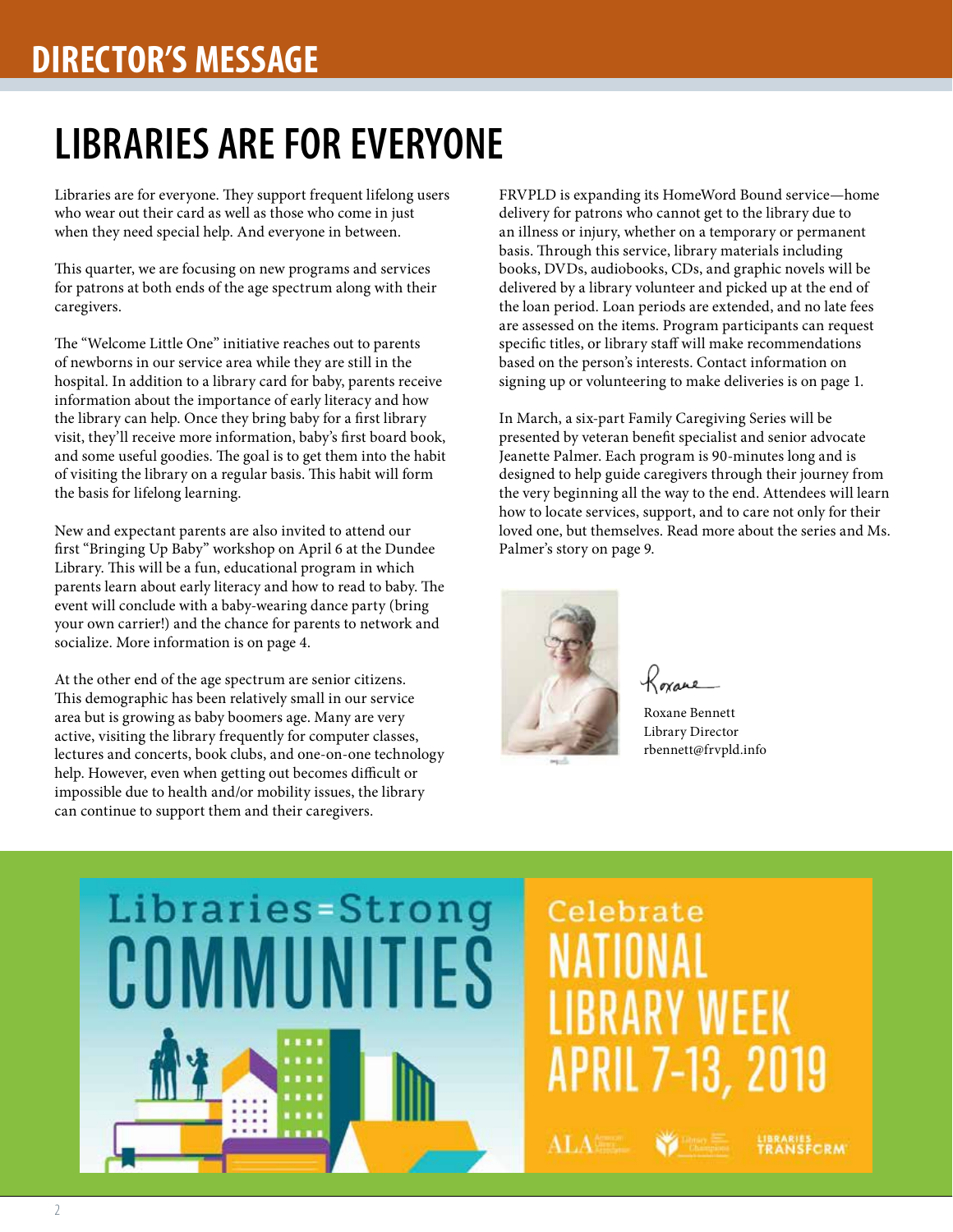# **LIBRARY NEWS**

# **FREE SUMMER LUNCHES AT THE DUNDEE LIBRARY**

The Dundee Library will host free summer lunches for all kids 18 years old and under. Visit the library from Monday through Friday from noon to 1 p.m. to enjoy your nutritious lunch!

Meals are paid for by the Summer Food Service Program (SFSP), a federally funded program managed by the USDA and operated by the Illinois State Board of Education in conjunction with the Northern Illinois Food Bank. Lunches will begin on Monday, June 3 and be served through Monday, August 12.

Volunteers will be needed from 11:30 a.m. to 1:30 p.m. to serve the lunches (great opportunity for high school students!). For more information on volunteering, email Sherry Kenney at skenney@frvpld.info.





**Coming soon...summer volunteer opportunities**

We'll need volunteers this summer to help us with our summer reading challenge and free summer lunch program. Applications will be available at www.frvpld.info starting March 31.

# **KIDS' EYE HEALTH VISION EVENT RETURNS TO DUNDEE LIBRARY**

**Wednesday, May 8 10 a.m. to noon, 2 to 4 p.m., & 6 to 8 p.m.**

The Dundee Lions return to provide free vision pre-screening tests for children ages six months to 10 years. During last year's event they screened 52 children, and referred 12 for further testing.

Their new PlusoptiX Screener works just like a camera and looks for nearsightedness, farsightedness, and astigmatism. The test takes just seconds, but can be an important tool to identify eye conditions that interfere with learning if left unaddressed. Registration for one of the sessions listed above is appreciated but not required. Register online at www.frvpld.info or call the library at (847) 428-3661.

**SAVE THE DATE! Summer Reading Kick-Off Picnic Monday, June 3 6 to 8 p.m. Dundee Library Front Lawn Featuring punky rock'n'roll for kids from ScribbleMonster!**

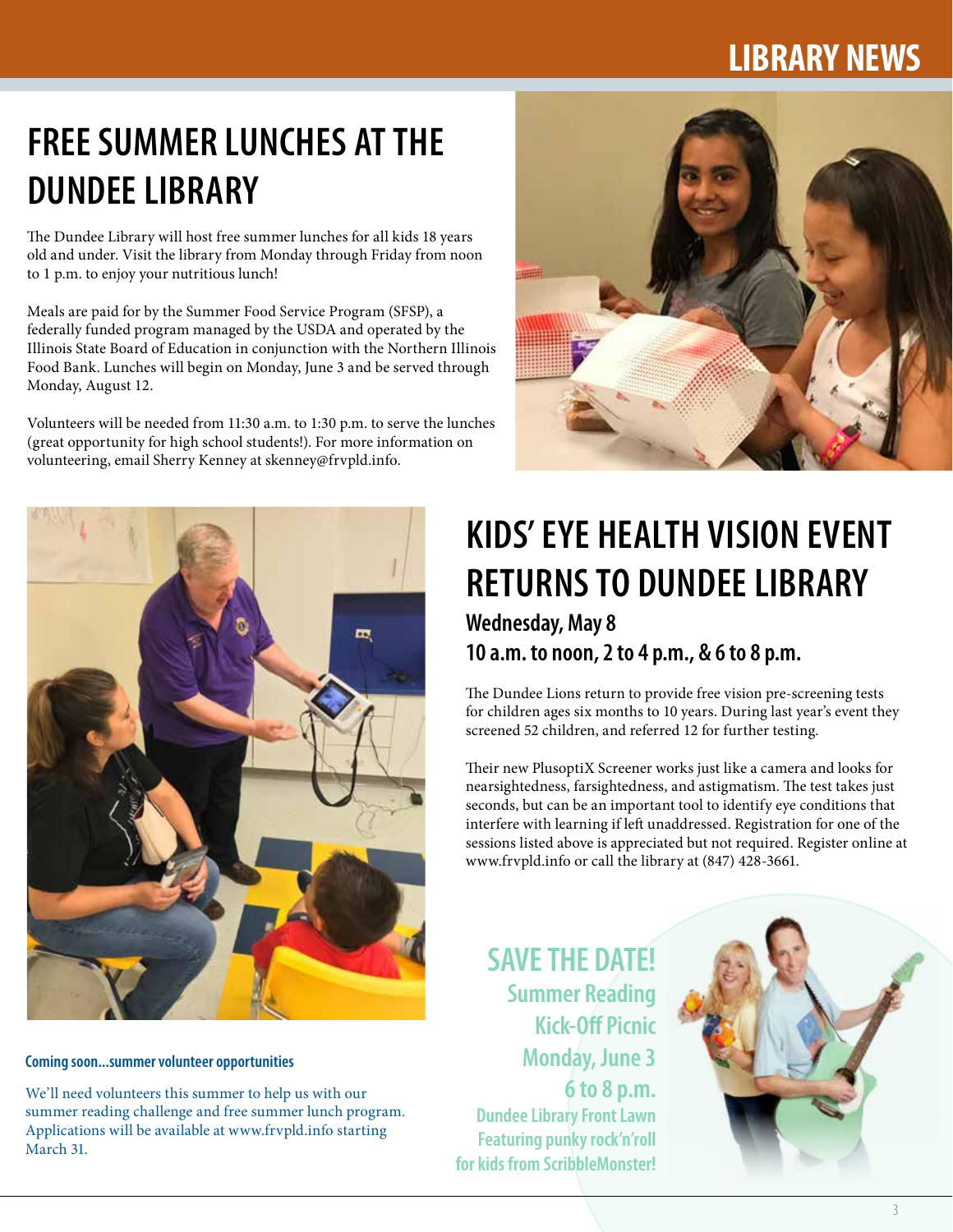# **YOUTH**



Calling all new and expectant parents! Join us for an event about all things baby—both fun and educational. Learn about the importance of early literacy and how to read with your baby. End the day with a baby-wearing dance lesson and a freestyle dance party! Bring a comfortable baby carrier and your dancing shoes. Ages 0-12 months with caregiver. Expectant parents also welcome. Please register.

# **BABY & TODDLER (AGES 0-3) BABY & TODDLER** (AGES 0-3) **STORYTIMES (NR)**

*Session I: Feb. 18 – March 22 Session II: April 1 – May 3*

**JUMP START STORYTIME Mondays, 10 to 10:30 a.m.** *Randall Oaks*

**BABY STORYTIME (0-12 MONTHS) Wednesdays, 10 to 10:30 a.m.** *Dundee*

**WONDERFUL ONES (12-24 MONTHS) Mondays, 10 to 10:30 a.m.** *Dundee*

**TREMENDOUS TWOS (AGES 2-3) Tuesdays, 10 to 10:30 a.m.** *Dundee* **Thursdays, 10 to 10:30 a.m.** *Randall Oaks*

**PRESCHOOL STORYTIME (AGES 3-6) Tuesdays, 9:30 to 10 a.m.** *Dundee* **Wednesdays, 9:30 to 10 a.m.** *Randall Oaks*

**ONCE UPON A CUENTO BILINGUAL STORYTIME (AGES 2-5) Wednesdays, 11 to 11:30 a.m.** *Dundee*

#### **STORYTIME @ JERRI HOFFMANN CHILD + FAMILY CENTER (AGES BIRTH-7)**

**229 Lake Marian Rd., Carpentersville, IL First & Third Thursdays: March 7 & 21, April 4 & 18, May 2 & 16 10 a.m., 10:45 a.m., & 2 p.m.**

#### **STORYTIME @ PANERA (ALL AGES)**

**101 S. Western Ave. (Rt. 31), Carpentersville, IL Third Wednesdays, March 20, April 17, May 15, 2:30 to 3 p.m.**

#### **BABY SCIENTISTS (R)**

**Fridays: March 1, April 5, May 3, 10 to 10:45 a.m.** *Dundee* Bring your littlest one to this hands-on exploratory STEAM program. Ages 1-3 w/ caregiver.

#### **BOPPIN' BABIES (R)**

**Fridays: March 22 & May 24, 10 to 10:30 a.m.** *Dundee* Prepare your babies to dance their tiny socks off at a baby dance party. Ages 0-3 w/ caregiver.

#### **TODDLER TOUCH & PLAY (R)**

**Mondays: March 25 & May 13, 10 to 10:45 a.m.** *Dundee* Explore sensory activities together. Don't dress your best-- we may make a mess! Ages 1-3 w/caregiver.

#### **SPRING TIME SENSORY PLAY (R)**

**Fri., April 12, 10 to 10:30 a.m.** *Dundee* Listen to interactive stories and music and explore open-ended crafts. Ages 1-3 w/ caregiver.

### **PRESCHOOL (AGES 3-6 W/CAREGIVER)**

#### **BABY CHICKENS (R)**

**Tuesday, March 12, 3 to 4 p.m.** *Dundee* Learn about the hatching process as we read stories and do a chick-inspired craft! Ages 3-6 w/caregiver.

#### **MARCH INTO SPRING (R)**

**Tues., March 26, 10 to 10:45 a.m.** *Dundee* Plant a flower, explore weather, and make new friends! Ages 3-6 w/ caregiver.

#### **SNACK AND CHAT (R)**

Enjoy a morning with your favorite book characters, a craft and a yummy snack. Ages 3-6 w/caregiver.

*Dr. Seuss:* **Fri., March 29, 10 to 10:45 a.m.** *Randall Oaks Olivia:* **Fri., April 19, 10 to 10:45 a.m.** *Randall Oaks Dora & Diego:* **Fri., May 24, 10 to 10:45 a.m.** *Randall Oaks*

#### **LITTLE ARTISTS (R)**

Listen to a story and create art you'll cherish for years to come. Dress for a mess! Ages 1-3 w/caregiver.

#### *Fingerprint Flower Pot*

**Fri., April 26, 10 to 10:30 a.m.** *Dundee Mother's Day Keepsake* **Thurs., May 9, 10 to 10:30 a.m.** *Randall Oaks* **Fri., May 10, 10 to 10:30 a.m.** *Dundee Flower Painting*

**Fri., May 31, 10 to 10:30 a.m.** *Dundee*

#### **DRIVE-IN MOVIE: PAW PATROL (R)**

**Tues., May 7, 10 to 10:45 a.m.** *Dundee* Make your own patrol vehicle out of a cardboard box and watch a "Paw Patrol" episode. Ages 2-6 w/caregiver.

#### **TAPE TOWN: AIRPORT (R)**

**Tues., May 14, 10 to 10:45 a.m.** *Dundee* Let's take a visit to Tape Town! Read a story, sing a song and then build an airport, create a park — it's up to you! Ages 1-5 w/caregiver.

#### **SPRING EXPLORERS (R)**

**Wed., April 17, 3 to 4 p.m.**  *Wahoo Woods* Explore the outside colors, smells, and sounds that come with spring. Ages 3-6 w/caregiver.

#### **FLOWER SUN CATCHERS (R)**

**Tues., May 21, 10 to 10:30 a.m.** *Dundee* Tissue paper contact paper sun catchers and a story. Ages 3-6 w/caregiver.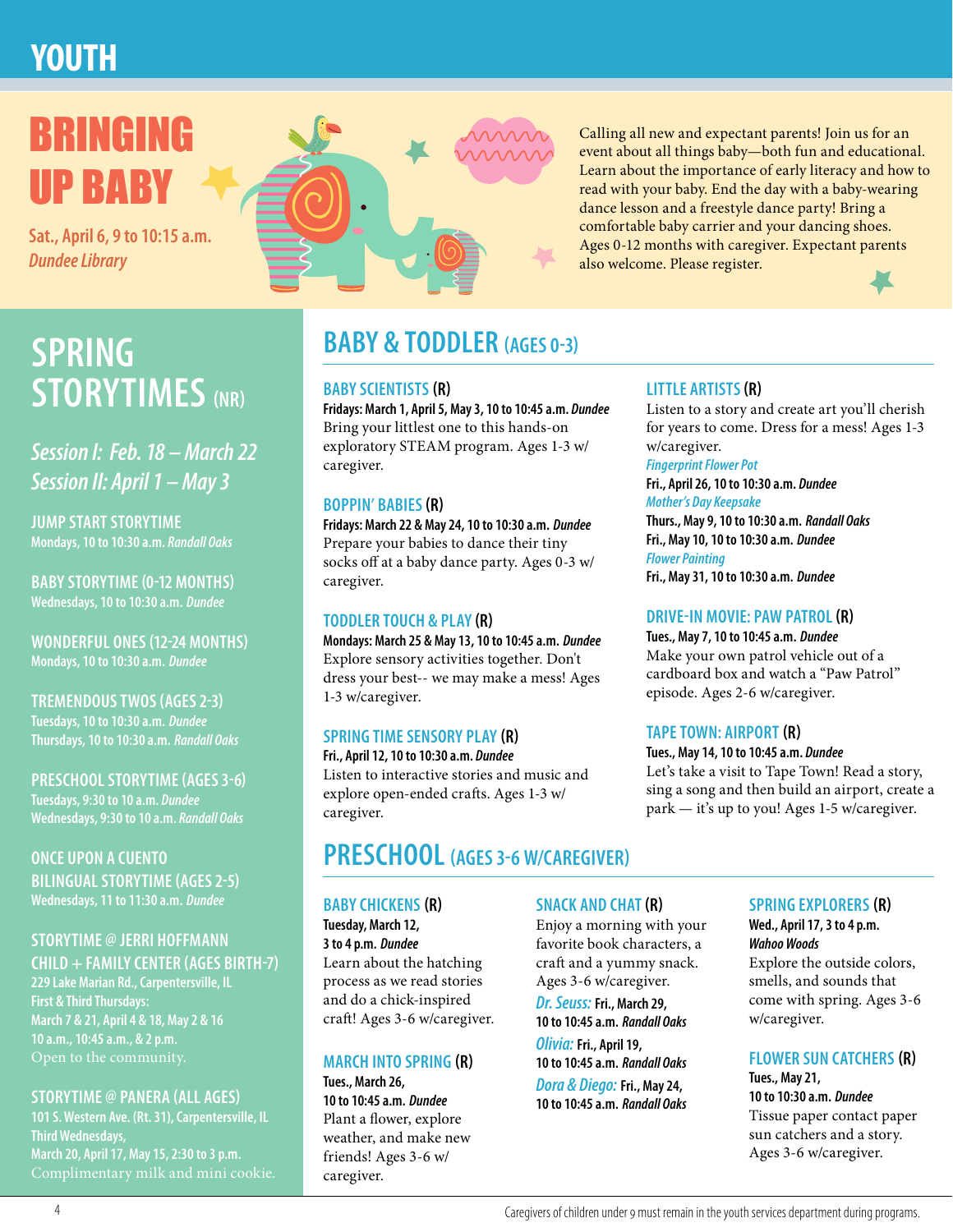# **YOUTH**

## **EARLY ELEMENTARY (GRADES K-3)**

#### **FOODIE KIDS (R)**

**Fri., March 8, 4 to 4:30 p.m.** *Dundee* **Mon., May 6, 4 to 4:30 p.m.** *Dundee* Curious would-be chefs will make greenand-spring -inspired snacks at this handson session. Grades K-3.

#### **READ TO A DOG** (NR)

**Sundays: March 10 & 24, April 14 & 28, May 5 & 19, 2 to 3 p.m.** *Dundee*

Practice reading with certified therapy dogs. First come, first served. Grades K-5.

#### **SPRING BREAK DRIVE-IN: TEENAGE MUTANT NINJA TURTLES (R)**

**Tues., March 26, 3 to 4 p.m.** *Dundee Library* Make a ShellRaiser Van using cardboard and your creativity while watching an episode of Teenage Mutant Ninja Turtles. Grades K-3.

#### **RAINBOW TWIRLERS (R)**

**Fri., March 15, 4 to 4:45 p.m.** *Dundee* Watercolor twirler with a pot of gold. Grades K-3.

#### **MEET THE MASTER HOMESCHOOL (R)**

*Chagall:* **Tues., April 16, 1 to 2 p.m.** *Dundee Piet Mondrian:* **Tues., May 21, 1 to 2 p.m.** *Dundee* Explore the life and techniques of an artist through hands-on activities. Grades K-6.

#### **WAHOO WOODS ADVENTURE** (NR)

**Wed., April 24, 4 to 5 p.m.** *Wahoo Woods* Dress appropriately for the weather and explore the outside with us! Grades K-3.

#### **APRIL FOOL'S DAY IN THE LIBRARY (R)**

**Mon., April 1, 4 to 4:30 p.m.** *Dundee* Create your own pranks and gags and learn some good jokes. Have a wacky April Fool's Day! Grades K-3.

#### **TIE DYE EASTER EGGS (R)**

**Mon., April 15, 4 to 4:30 p.m.** *Dundee* Say goodbye to basic plastic Easter eggs. Learn how to create eccentric tie dye eggs. Grades K-3.

#### **BOTANICAL PRINTS (R)**

**Thurs., April 25, 4 to 4:45 p.m.** *Dundee* Preserve beautiful blooms and transform them into art. Grades K-3.

#### **HAPPY MOTHER'S DAY (R)**

**Thurs., May 2, 4 to 4:30 p.m.** *Dundee* We're celebrating Mom at this fun craftmaking session. Grades K-3.

#### **UNICORN SLIME (R)**

**Thurs., May 16, 4 to 4:30 p.m.** *Dundee* It's slime! It's a unicorn! Bring all your friends to this mythical slime-making workshop. Grades K-3.

### Celebrate Cinco de Mayo with the famous mariachi band Cielito Lindo, Mexican food, crafts and piñata. No registration necessary.





FIESTA DE

*For the whole family!*

CINCO DE

**Wed., May 1, 6 to 8 p.m.** *Dundee*

**MAYO** 

Just drop in!

# **FAMILY**



#### **MR. FREEZE FROM FERMILAB (R)**

**Wed., March 20, 6:30 to 7:30 p.m.** *Dundee* Mr. Freeze from Fermilab is coming to FRVPLD to show us all things cryogenic!

#### **EGG HUNT** (NR)

**Sat., April 20, 10 a.m. to noon** *Dundee* Bring the whole family to our first annual Easter Egg Hunt! There will even be a special visit from the Easter Bunny himself! Rain (inside) or shine (outside).

#### **PEQUEÑOS CLÁSICOS (R)**

**Tues., April 23, 5 to 6 p.m.** *Dundee* A traditional story with games, activities, and crafts.

#### **AMERICAN GIRL GARDEN PARTY (R) Wed., May 15, 6 to 8 p.m.**

*Dundee* Join us for crafts and snacks, and meet the 2019 American Girl Doll of the Year: Blaire Wilson!

#### **LOTERIA (R)**

**Tues., May 28, 7 to 8 p.m.** *Dundee* It's like bingo but with pictures instead of numbers. Come win some great prizes!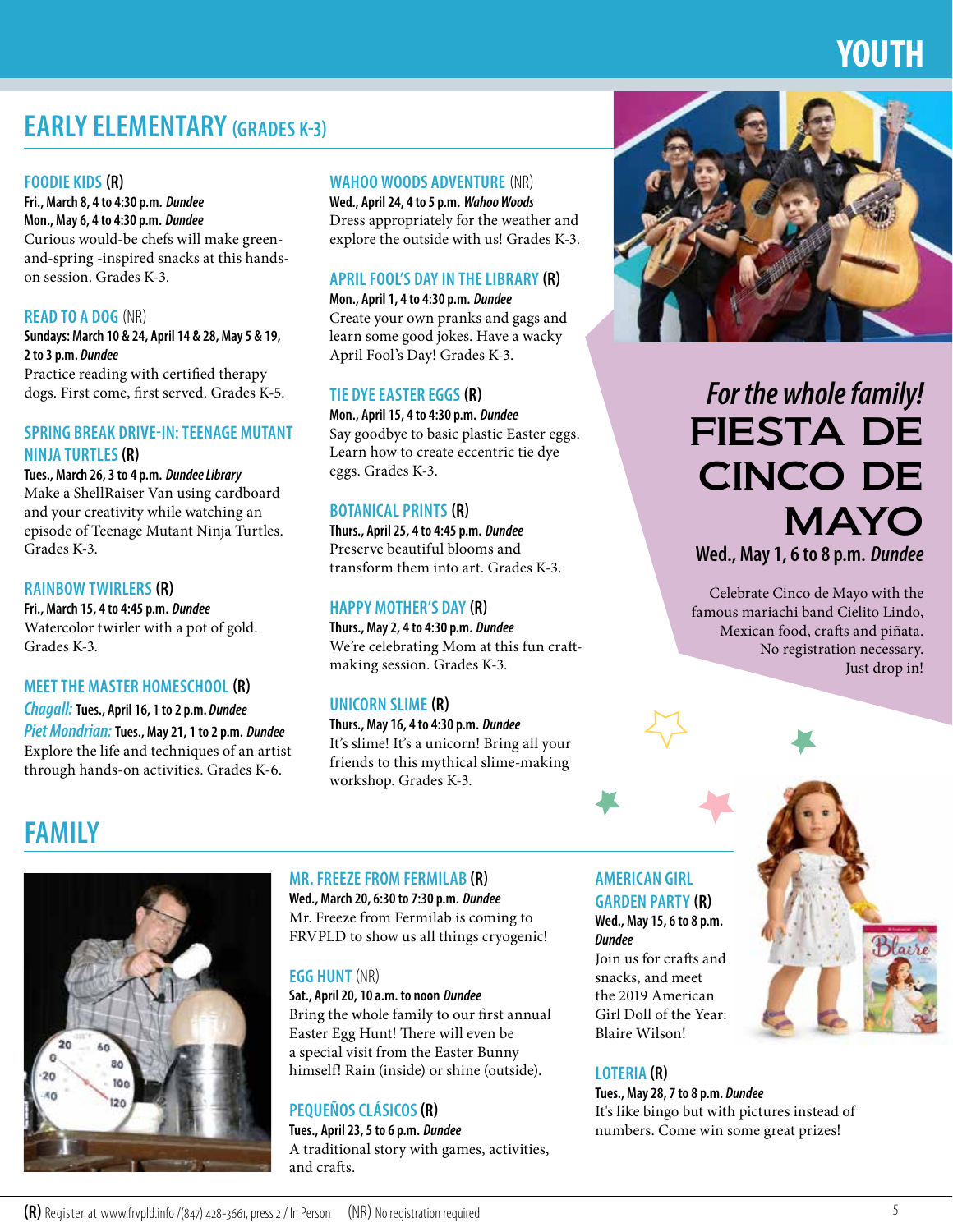# **YOUTH**

### **TWEENS (GRADES 3-6)**

#### **DO IT YOURSELF (R)**

*Spa Day:* **Fri., March 15, 4 to 4:45 p.m.** *Dundee* Make your own spa-inspired goodies. Grades 3-6.

*DIY Tie Dye:* **Fri., May 24, 4 to 4:45 p.m.** *Dundee* Make your own garments groovy. Grades 3-6.

#### **TWEEN TEAM ADVISORY BOARD (R)**

**Tues., March 19, 5 to 6 p.m.** *Dundee* **Thurs., May 30, 4 to 5 p.m.** *Dundee* Lead the way for the kids in the community to decide what YOU want to do at the library. We'll have snacks and fun activities. Grades 3-6.

#### **FAN-DOMINIUM (R)**

#### *Minecraft Monday :*

**Mon., March 25, 4 to 5 p.m.** *Dundee* Screen-free celebration of all things Minecraft. Grades 2-6.

#### *Goosebumps Friday:*

**Fri., April 19, 4 to 5 p.m.** *Dundee* A spooky good time as we celebrate this popular book, TV, and movie series. Grades 2-6.

#### **SEW MUCH FUN (R)**

**Saturdays: April 13 & May 11, 1 to 2 p.m. or 3 to 4 p.m.** *Dundee* Create a one of a kind project using different sewing techniques! Grades 4-6.

#### **MEET THE MASTER (R)**

*Chagall:* **Tues., April 16, 4 to 5 p.m.** *Dundee Piet Mondrian:* **Tues., May 21, 4 to 5 p.m.** *Dundee* Explore the life and techniques of an artist through hands-on activities. Grades 4-6.

#### **CODING CAMP (R)**

**Mon., April 22, 3 to 4 p.m.** *Dundee* Robots, games and codes on your day off school! Grades 2-6.

#### **CANDY CAMP (R)**

**Fri., April 26, 4 to 4:30 p.m.** *Dundee* Design, mold and decorate a special yummy treat, Easter edition. Grades 3-6.

#### **YOUTUBER 101 (R)**

#### **Mon., May 13, 5 to 6 p.m.** *Dundee*

Sneak into the teen area of Corner 68 to hang out, laugh and become inspired by favorite YouTube sensations. Grades 3-6.



#### **DOODLE BOTS (R)**

**Wed., March 6, 4 to 4:45 p.m.** *Dundee* **Thurs., March 7, 4 to 4:45 p.m.** *Randall Oaks* Doodling art robots. Grades K-6.

#### **LEPRECHAUN MAYHEM (R)**

**Wed., March 13, 4 to 4:45 p.m.** *Dundee* It's a team challenge! Catch a Leprechaun, play games, and eat something green.

#### **BUILD-IT CHALLENGE (R)**

**Tues., March 19, 1 to 1:45 p.m. Tues., March 19, 4 to 4:45 p.m.** *Dundee* complete the secret challenge.

#### **SPRING BREAK SEWING CAMP (R)**

**Wed., March 27, 2 to 3 p.m.** *Dundee* Create a one-of-a-kind project and practice your hand-sewing techniques.

#### **SPRING BREAK ART CAMP (R)**

 $B(0)(0)$ 

Grades K-3.

**CLUBS**

**BOOK EXPLORERS(R) Tues., March 12, 5 to 6 p.m.** Enjoy a Monarch award nominated book with crafts, snacks, and STEM activities. This session, we will be reading *Bob, Not Bob* by Audrey Vernick and Liz Garton Scanlon.

**Thurs., March 28, 2 to 3 p.m.** *Dundee*



#### **FAMILY BOOK CLUB (R)**

**Tues., April 9, 5 to 6 p.m.**  Read as a family and join and discussion. This session, we are reading *Wishtree* by Katherine Applegate. Grades K-6, with or without other family members.



#### **PEEP SLIME FEST (R)**

**Wed., April 10, 4 to 4:45 p.m.** *Dundee*

#### **ECO TOTES (R)**

**Mon., April 29, 4 to 4:45 p.m.** *Dundee*

#### **GROW A MONSTER (R)**

**Wed., May 8, 4 to 4:45 p.m.** *Dundee* **Tue., May 14, 4 to 4:45 p.m.** *Randall Oaks* design.

#### **MAD SCIENTISTS (R)**

**Mon., May 20, 4 to 4:45 p.m.** *Dundee*



**Tues., May 7, 5 to 6 p.m.** Read a Bluestem Award nominated book and enjoy crafts, activities, snacks and discussion. be reading *Ms. Bixby's Last Day* by John David Anderson. Grades 3-6.

**Books provided upon registration. Meet at the Dundee Library.**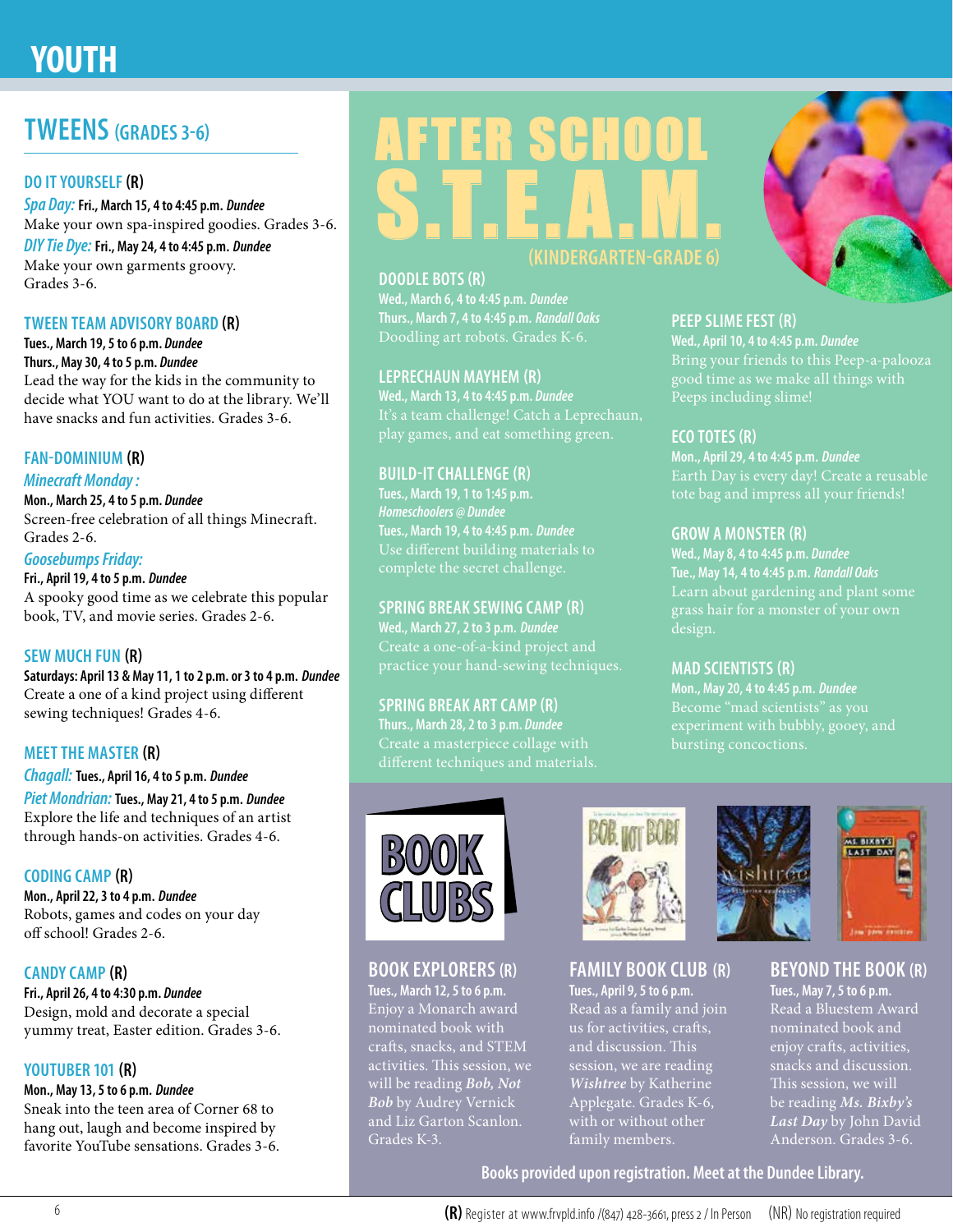

# **TABLE TOP GAMING**

### **Wed., March 27, 4 to 8 p.m.** *Dundee*

Pick a card, roll the die, spin the spinner! We have a brand new collection of board games for a fun night of competition with family or friends. Thanks to the Friends of the Library for donating the funds to purchase new games!

**DUCT TAPE BOOK BAGS (R)** MAKER **Sat., March 9, 10 to 11:30 a.m.** *Dundee* Create a book bag made entirely out of duct tape.

#### **MOSAIC ART (R)** MAKER

**Sat., March 23, 1 to 4 p.m.** *Dundee* All you need are some old magazines and glue to create a piece of mosaic artwork.

#### **K-POP FANS (R)**

**Tues., March 26, 4 to 6 p.m.** *Dundee* Do you stan J-Hope, Jimin, Suga, V, RM, Jin, or Jungkook? Meet and hang out with other BTS and k-pop fans as you watch your favorite music videos, discuss your idols, and answer trivia questions to win prizes.

#### **PIXEL ART (R)** MAKER

**Thurs., March 28, 4 to 6 p.m.** *Dundee* **Sat., May 4, 2 to 4 p.m.** *Dundee* Use perler beads to turn pixel art into keychains, charms, magnets, or mini figures.

#### **SEED STARTER (R)**

**Sat., March 30, 2 to 4 p.m.** *Dundee* Learn how to start seeds indoors, and then pot some up to take home. Ages 13 and up.



**MAKE YOUR OWN ROBOTIC HAND (R)** STEM MAKER **Sat., April 13, 10 to 11:30 a.m.** *Dundee* Construct a robotic hand out of cardboard, straws, string, hot glue.

#### **CHARM STUDIO (R)**

**Sat., April 27, 1:30 to 4 p.m.** *Dundee* Use Sculpey Oven Bake clay to create colorful and durable charms. Ages 13 and up.

#### **SHARPIE PAINTING (R)**

**Sat., May 18, 1:30 to 4:30 p.m.** *Dundee* Use Sharpie Markers and rubbing alcohol to create a permanent watercolor effect on fabric. Ages 13 and up.

#### **FINALS STUDY SPACE** (NR)

**Mon., May 20 through Thurs., May 23, 4 to 8:45 p.m.** *Dundee*

Come to Corner 68 to finish up projects, work on laptops, and study for finals with your friends. Snacks and refreshments provided.

#### **GAME NIGHT** (NR)

**Thurs., March 7, 6 to 8:30 p.m.** *Dundee* **Thurs., April 11, 6 to 8:30 p.m.** *Dundee* **Thurs., May 9, 6 to 8:30 p.m.** *Dundee*

Bring your own games or use ours. We have table top games, laptops and console systems including Nintendo Switch, Wii U, PS3, and Xbox 360. Snacks provided. Teens and adults welcome.

#### **ANIME CLUB** (NR)

**Wednesdays: March 6, April 3, May 1, 6 to 8 p.m.** *Dundee* Hang out, watch k-pop music videos, make pixel art with perler beads, discuss your favorite anime and who you ship, play video games, and make buttons.

#### **FRIDAY CRAFTERNOON** (NR) MAKER

**Shamrock Shenanigans: Fri., March 15, 2 to 5 p.m.** *Dundee* **Potions Lab: Fri., April 12, 2 to 5 p.m.** *Dundee* **Mother's Day Card: Fri., May 10, 2 to 5 p.m.** *Dundee* We have art supplies, adult coloring books, a sewing machine, fabric, laptops and more. Use the Silhouette Cameo to create custom decals and iron-ons.

#### **SEWING & FIBER ARTS STUDIO** (NR) STEMMAKER

**Wednesdays: March 13, April 17, May 15, 5:30 to 8:30 p.m.** *Dundee* Use our materials to start something new or bring your own project. Learn new skills, share your expertise, and spend time with fellow crafters. Registration is appreciated but not required.

#### **PIZZA & POETRY** (NR)

#### **Wed., April 24, 6:30 to 8:30 p.m.** *Dundee* **Thurs., May 30, 6:30 to 8:30 p.m.** *Dundee*

Enjoy pizza with friends while you share your poetry, prose, or visual arts. Let's make a safe space to let our creative spirits shine. Plus, pizza!

*Teen programs are for ages 12-18 unless otherwise noted. Questions? Email Danielle at dpacini@frvpld.info.*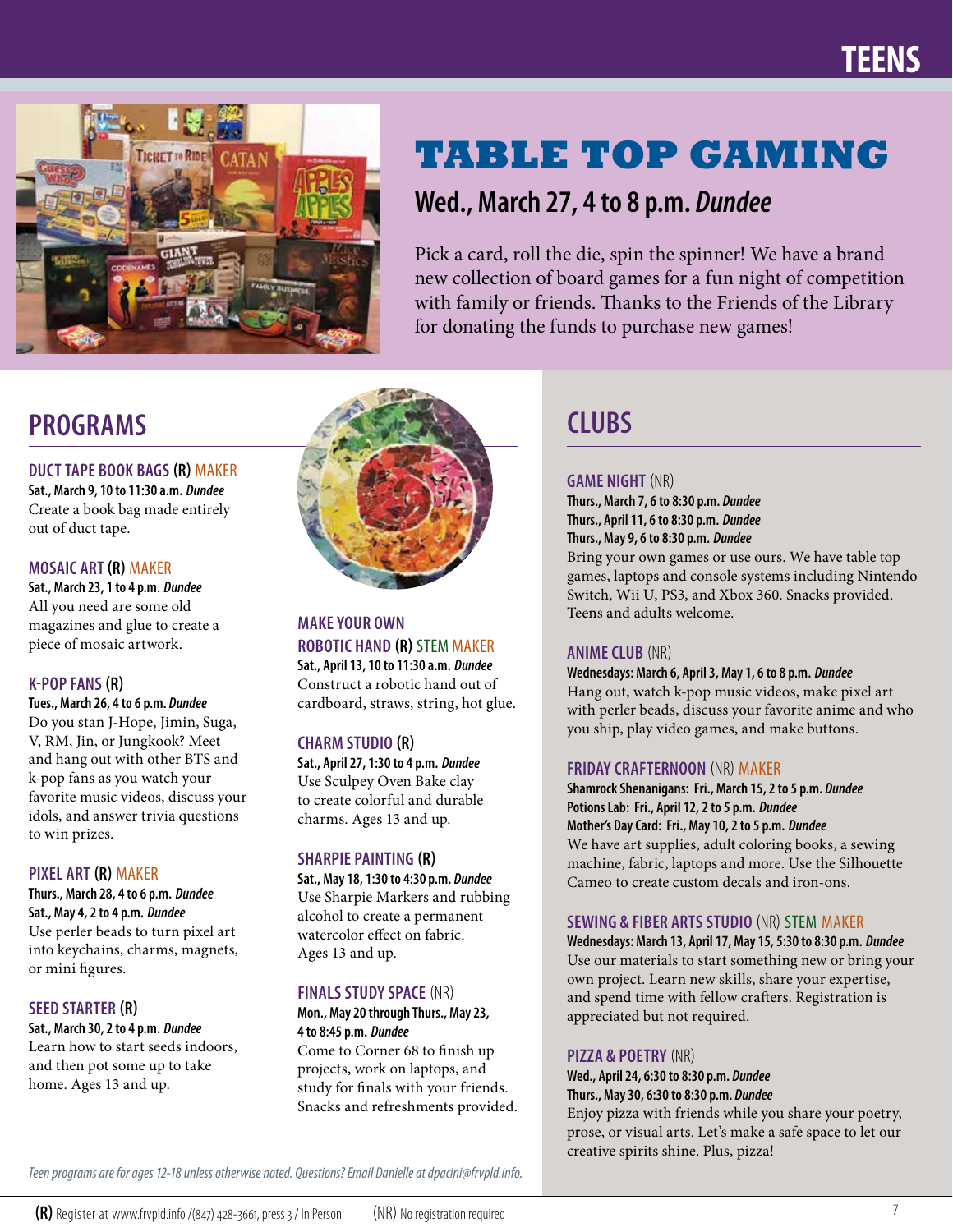# **ADULTS**

#### **CONVERSATION CLUB** (NR)

**Every other Wednesday at the Dundee Library March 6 & 20, April 3 & 17, May 1, 15 & 29, 10 to 11:30 a.m.** 

Practice and improve your fluency in English in an informal group setting with a tutor from Literacy Connection; any level of English speaking is welcome. Topics range from the news, hobbies, traveling, shopping, hard words to pronounce, and daily usage such as visiting a doctor, talking with a teacher, job interview, etc. Free. Questions? Call Jasmin at (224) 699-5836.

#### **TAI CHI** (NR)

**Mondays: March 4 to April 22, 6 to 7 p.m.** *Dundee* Less stress, improved balance, and strong legs are just a few of the benefits of regular practice. Join instructor Jarett Sanchez as you go through joint warm ups, standing Qi Gong, and basic Tai Chi body mechanics and movements.

#### **PLANT YOUR OWN SUCCULENTS (R)**

**Thurs., March 14, 7 to 8:30 p.m.** *Dundee* Plant beautiful succulents in small containers to brighten and oxygenate your home or office.

#### **ADULT BINGO (R)**

**Thurs., March 21, 7 to 8:30 p.m.** *Dundee* Have fun and win prizes playing standard and fun variations of Bingo.

#### **101 LIFE HACKS (R)**

**Thurs., April 4, 7 to 8:30 p.m.** *Dundee* Learn at least 101 quick and easy strategies to help make your life easier.

#### **GAME OF THRONES TRIVIA (R)**

**Sat., April 6, 2 to 4 p.m.** *Dundee* Do you know more than Jon Snow? Get ready for the final season of *Game of Thrones* by showing off your GoT expertise. Sign up in teams of 2 to 5.

#### **AMERICAN FOLK MUSIC CLASSICS\* (R)**

#### **Sat., April 6, 1 to 2 p.m.** *Offsite: Village Green, 605 Barrington Ave., next door to the Dundee Library*

Steve Justman — singer, musician, entertainer, musicologist, historian, collector of great songs —will perform favorites from his repertoire of American Folk Music.

#### **PAINT YOUR OWN MIXED MEDIA COLLAGE (R)**

**Thurs., April 18, 7 to 8:30 p.m.** *Dundee* Create a beautiful art collage that is one of a kind.

#### **STAR WARS ESCAPE ROOM (R)**

#### **Sat., April 27, 40-minute slots from 10 a.m. to 4:40 p.m.** *Dundee*

Will you escape the Death Star in time? Four competitors per group or sign up solo to work with other fans.



#### **ICASH TABLE** (NR)

**Wed., April 3, 3 to 5 p.m.** *Dundee* Stop by and visit the Illinois State Treasurer's ICash Booth, where Illinois residents can search the database to see if they have any lost, unclaimed money.

#### **BRIGHT START TO COLLEGE EDUCATION (R)**

#### **Wed., April 3, 6 to 7 p.m.** *Dundee*

A presentation for parents and students by a representative from the Illinois State Treasurer's office on saving for college, increasing savings, understanding the tax benefits of a 529 Plan, and more.

#### **SIP & PAINT @ HOMEMADE ON MAIN (R)**

**Thurs., May 9, 7 to 9 p.m.** *Offsite* Bring your favorite beverage and a friend to Handmade on Main in Algonquin for a night of pottery painting and fun. Program fee \$6. Must register in person and pay at time of registration.

#### **ADULT BUNCO (R)**

**Thurs., May 23, 7 to 8:30 p.m.** *Dundee* Have fun and win prizes playing the classic dice game of Bunco.



*\*Many thanks to the Friends of the Library who fund many of our adult programs.*

# **DUNDEE LIBRARY BOOK CLUB (NR)**

Meets the last Wednesday of the month at 1:30 p.m. and 7 p.m. Copies of discussion books are available for pick up five weeks before meetings. Questions? Call Sean at (224) 699-5837.



#### **March 27**

*The Mapmaker's Children* by Sarah McCoy Sarah, daughter of abolitionist John Brown, uses her artistic talent to become an Underground Railroad mapmaker, using slave code quilts and hiding maps within her paintings.



**April 24** *Sarah's Key* by Tatiana de Rosnay A ten year-old girl is arrested by the police in the Vel' d'Hiv' roundup, but not before she locks her brother in a cupboard in the family's apartment, thinking she will be back within a few hours.



**May 29** *The Last Days of Night* by Graham Moore A young lawyer takes a case that seems impossible to win. Westinghouse has been sued by Edison over a billion-dollar question: Who invented the light bulb and holds the right to power the country?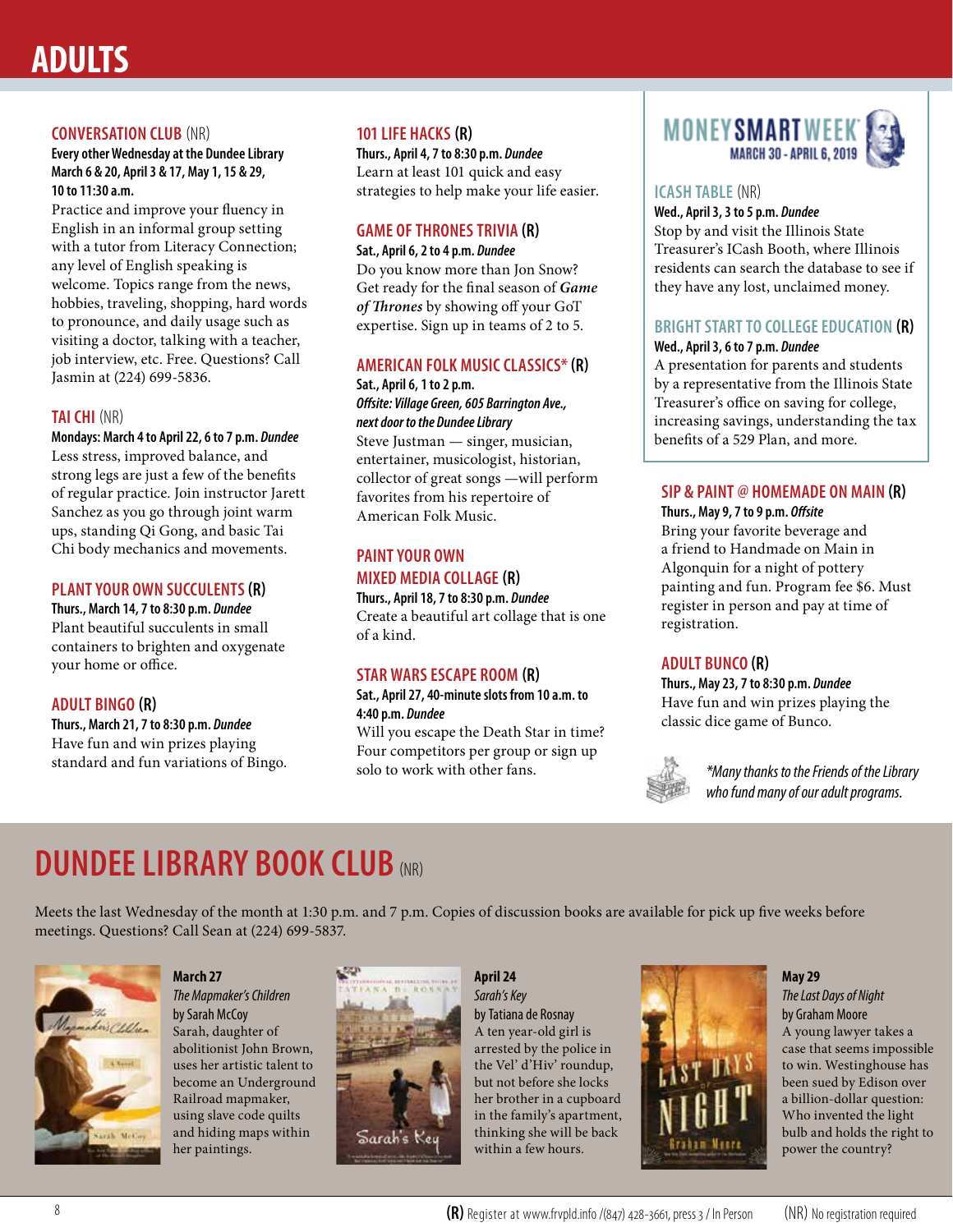# **ADULTS**

# **NEW FAMILY CAREGIVER SERIES PROVIDES SUPPORT**

FRVPLD has partnered with local senior advocate Jeanette Palmer to develop an educational series for family caregivers. Jeannette will share her expertise on providing in-home care for seniors and disabled adults who need some assistance to maintain their independence. Whether you are anticipating the future need of a loved one or are currently providing care now, this series will provide step-by-step guidance. Throughout the caregiving journey, the role of family caregiver evolves and so should the services and support they receive. These sessions will provide a map for family caregivers to navigate successfully through the caregiving journey. You are invited to attend one, all, or any combination of sessions. Please register.

#### **PART 1: THE EXPECTANT CAREGIVER (R)**

**Thurs., March 28, 7 to 8:30 p.m.** *Dundee* You have a family member or friend who you feel may need your help in the near future. Now is the time to ask questions and make plans. This workshop will help you ask the right questions and give you resources to help find the answers.

#### **PART 2: THE FRESHMAN CAREGIVER (R)**

**Thurs., April 25, 7 to 8:30 p.m.** *Dundee*

You are just starting on your caregiving journey. This workshop will help you to find the services, system and supports that you will need to carry you through.

#### **PART 3: THE ENTRENCHED CAREGIVER (R)**

**Thurs., May 30, 7 to 8:30 p.m.** *Dundee*

You are now living out the plans and systems you set up in Parts 1 and 2. This is your new normal and you are living it well. This workshop will help you receive the strength and support to keep going.

#### **PART 4: THE PRAGMATIC CAREGIVER (R)**

**Thurs., June 27, 7 to 8:30 p.m.** *Dundee*

You are still caring for your loved one. Maybe it has been a long time. This workshop will give you the tools to keep pressing on and avoid burnout. You will learn to welcome these precious moments.

#### **PART 5: THE TRANSITIONING CAREGIVER (R)**

#### **Thurs., July 25, 7 to 8:30 p.m.** *Dundee*

Your role as a caregiver is about to change. You will now be walking through the final months and weeks with your caree. This workshop will help you through the season of grief and loss.

#### **PART 6: THE GODSPEED CAREGIVER (R)**

#### **Thurs., Aug. 29, 7 to 8:30 p.m.** *Dundee*

It has been two years or more since your time of active caregiving has ended. This workshop will help you treasure your life and chart a course for what's next.

**Family Caregiver program will be presented by Jeanette Palmer of Right At Home**



Veteran Benefit Specialist and Senior Advocate Jeanette Palmer brings

her personal passion and commitment to providing dependable, professional in-home care and assistance to her neighbors in Cook, Kane and McHenry Counties through Right at Home.

Through her personal experience caring for her own mother, Jeanette Palmer understands the need for in-home care and the preference of the majority of people to remain living independently at home.

After her mother's passing, she felt a strong desire to share her expertise to help others in her community. After months of investigating the possibility of providing in home care and assistance on a full time basis, she became a veteran benefit specialist and senior advocate with Right At Home. The mission of Right at Home Northwest is to provide the care and support that will help seniors and disabled adults live in their own home for as long as possible.

# **FREE MOVIES**

Drop in for a free movie at the Dundee Library. Doors open 15 minutes before showtime for free popcorn and refreshments. Children under age 9 must be accompanied by an adult. Movies are shown in the Meeting Room on the lower level.

**GREEN BOOK (PG-13; 2 HRS. 10 MIN) Wed., March 13, 6 p.m.**

**RALPH BREAKS THE INTERNET (PG; 1 HR. 56 MIN.) Sat., March 23, 2 p.m.** 

#### **ON THE BASIS OF SEX (PG-13; 2 HRS.) Wed., April 10, 6 p.m.**

**SPIDER-MAN: INTO THE SPIDER-VERSE (PG; 1 HR. 56 MIN) Sat., April 20, 2 p.m.**

**MARY POPPINS RETURNS (PG; 2 HRS. 10 MIN) Sat., May 18, 2 p.m.**

**THE STANDOFF AT SPARROW CREEK (PG-13; 1 HR. 28 MIN) Wed., May 22, 6 p.m.**

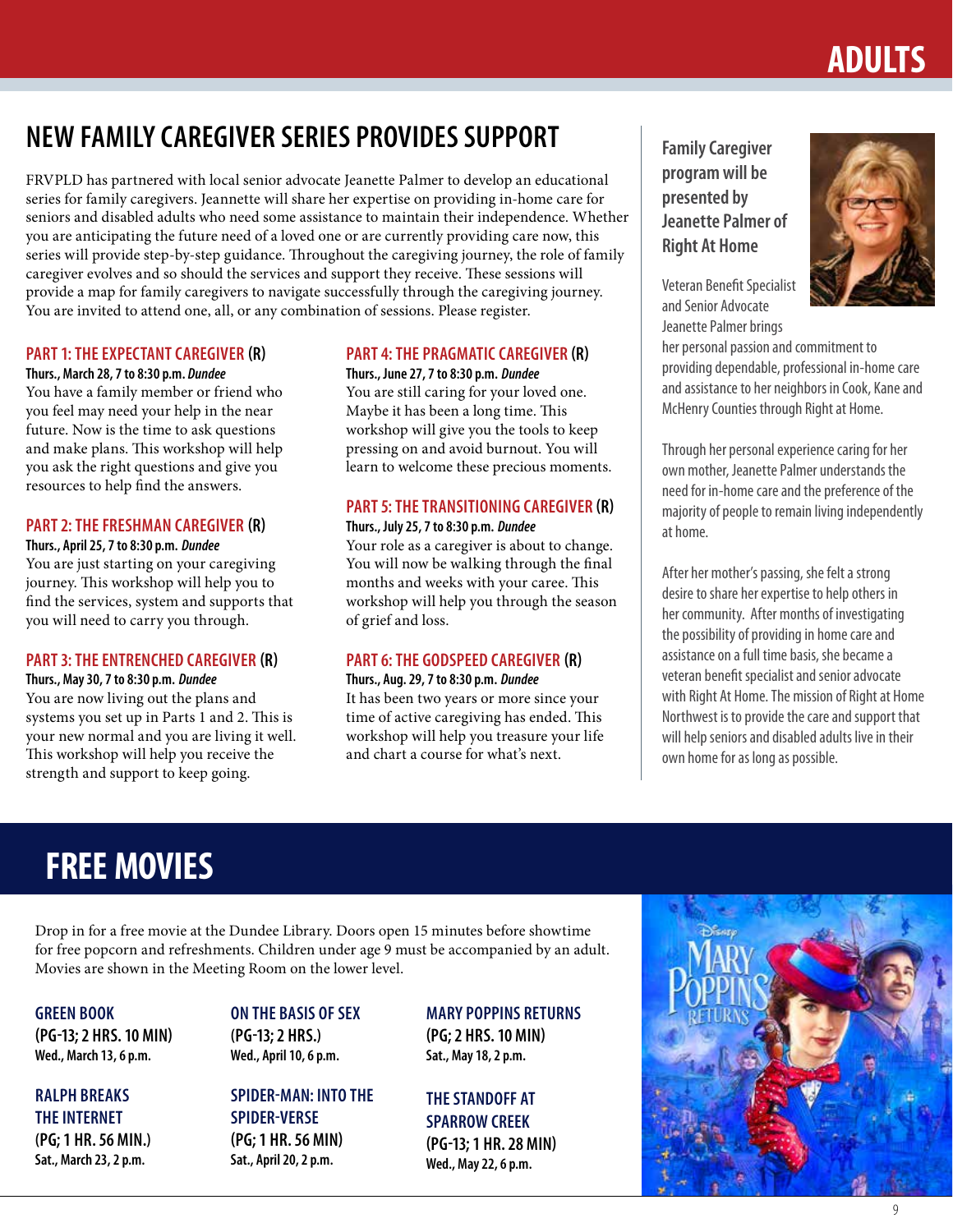# **TEACHING TECHNOLOGY**

### **MICROSOFT OFFICE**



**MICROSOFT WORD 2016**

#### **PART 1: THE BASICS (R)**

#### **Tues., March 5, 7 to 8:30 p.m.** *Dundee*

Intended for beginners, this hands-on class will introduce the Ribbon menu and teach you how to create and edit text by building a basic resume from scratch. Basic mouse and keyboarding skills required.

#### **PART 2: IMAGES, TABLES AND TEXT BOXES (R)**

**Tues., March 12, 7 to 8:30 p.m.** *Dundee*

Learn how to insert and manipulate images, text boxes, and tables, take screen shots, use screen clippings, and create, sort and format tables. Working knowledge of Microsoft Word required.

> **MICROSOFT POWERPOINT 2016**

#### **BASIC SLIDESHOW (R)**

**Tues., April 2, 7 to 8:30 p.m.** *Dundee* Learn how to make creative slide presentations for home and work in this hands-on class. Basic mouse and keyboarding skills required.

#### **INTERMEDIATE SKILLS (R)**

#### **Tues., April 16, 7 to 8:30 p.m.** *Dundee*

Take your PowerPoint presentations to the next level by mastering slide views and inserting notes, shapes, WordArt, hyperlinks and charts. Working knowledge of Microsoft PowerPoint required.

Microsoft Office classes are hands-on instruction using FRVPLD computers. Enhance your resume with a certificate of completion for finishing Microsoft Office classes.



#### **PART 1: BASIC BUDGETING (R)**

**Tues., March 19, 7 to 8:30 p.m.** *Dundee* Intended for beginners, this hands-on class will teach you how to create a basic budget using some of the most important tools in Excel. Basic mouse and keyboarding skills required.

#### **PART 2: CHARTS AND GRAPHS (R) Tues., April 9, 7 to 8:30 p.m.** *Dundee*

Learn how to create charts and graphs and link data from multiple spreadsheets. Working knowledge of Microsoft Excel required.

#### **PART 3: TABLES, NAMED RANGES AND PIVOTTABLES (R)**

**Tues., April 23, 7 to 8:30 p.m.** *Dundee* PivotTables allow you to easily summarize and analyze large sets of data. Intermediate knowledge of Microsoft Excel required.

#### **PART 4: FORMULAS (R)**

lynda.com

**Tues., May 7, 6:30 to 8:30 p.m.** *Dundee* Learn how to use formulas in Excel. Intermediate knowledge of Microsoft Excel required.

#### **PART 5: ADVANCED FUNCTIONS (R)**

**Tues., May 14, 6:30 to 8:30 p.m.** *Dundee* Expand on the knowledge of formulas gained in Part 4. Learn about H-lookup, Index, and Match, among other functions. Intermediate knowledge of Microsoft Excel required.

# **SPECIALTY CLASSES**

#### **FACEBOOK FOR BEGINNERS (R)**

**Tues., March 26, 7 to 8:30 p.m.** *Dundee* Learn the basics of Facebook, including profiles, privacy settings, adding friends, and posting content. No computer skills required.

#### **GOOGLE APPS SUITE (R)**

**Tues., April 30, 7 to 8:30 p.m.** *Dundee* Increase your productivity with Google Apps. Learn how to use Docs, Sheets, Forms and more to share and organize your files for work or home.

#### **NEW! THE SMART HOME: WHAT SMART DEVICE IS RIGHT FOR YOU (R) Tues., May 28, 7 to 8:30 p.m.** *Dundee*

Technology in the house is evolving fast. From thermostats to doorbells, watches to cameras. With so many devices to choose from, which is best for your home and needs?

### **ONE-ON-ONE TECH HELP**

Schedule a free one-on-one session at the Dundee Library!

- Resumes and Cover Letters
- Online Job Applications
- Microsoft Office Help
- Social Media Help
- Syncing Email on Phone

To make an appointment:

Call (224) 802-8000 Email 1on1@frvpld.info Visit www.frvpld.info to fill out a "Request a Tech Appointment" (under the "Services" tab).

#### **Can't fit one of these classes into your schedule? More computer classes available on demand with lynda.com**

- 3000 courses with 130,000 videos
- Use at the library or at home
- Free with your FRVPLD library card (required)
- Get started at www.frvpld.info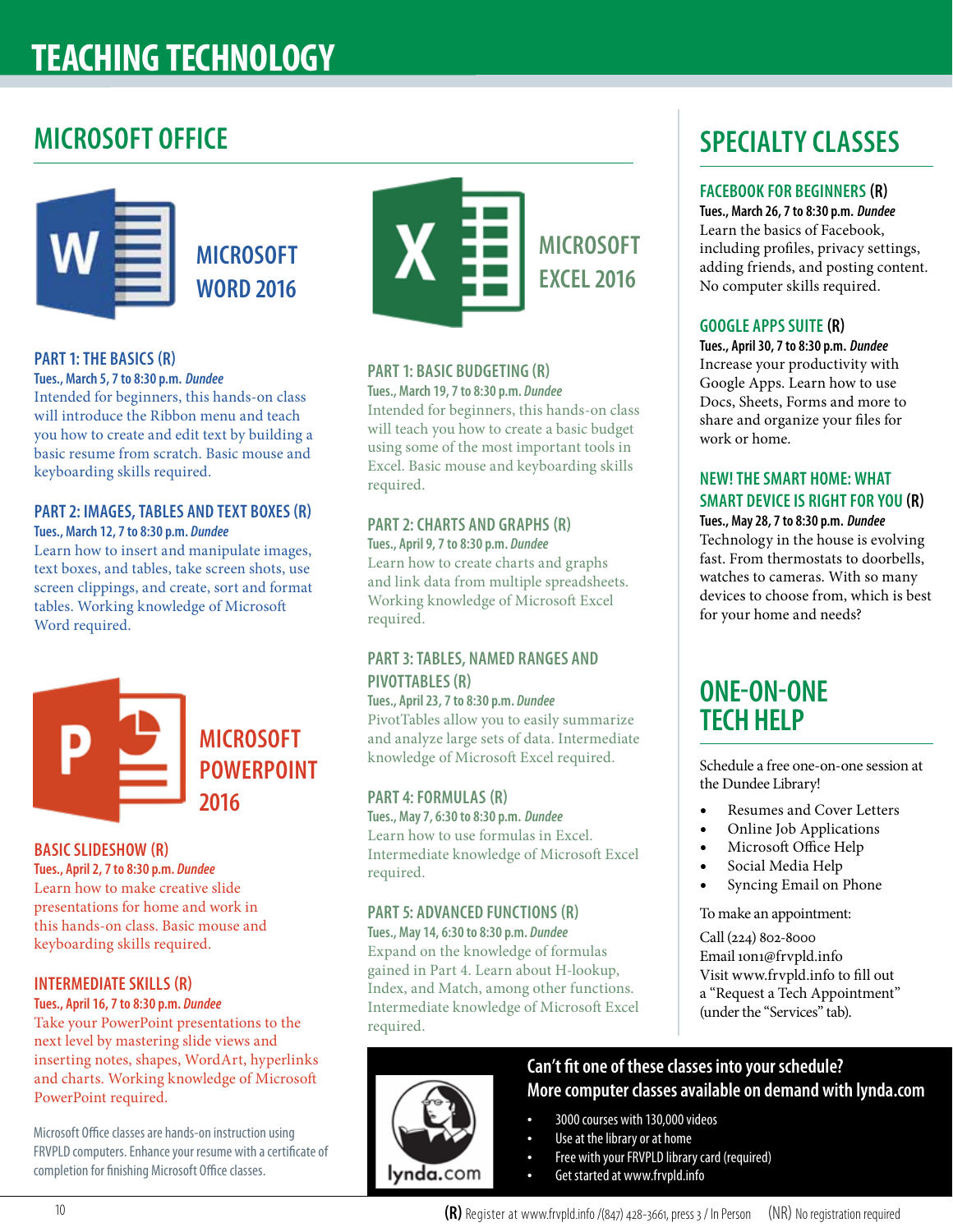# **PROGRAMAS EN ESPAÑOL GRATUITOS**

# **CLASES DE COMPUTADORA**

#### **INTRODUCCIÓN A COMPUTADORAS PARTE UNO – LO BÁSICO (R)**

**domingo, 3 de marzo, 2:30 a 4:30 p.m.** *Dundee* **domingo, 12 de mayo, 2:30 a 4:30 p.m.** *Dundee* Descubra todo lo que necesita saber para usar una computadora. Ninguna habilidad con la computadora es necesaria.

#### **INTRODUCCIÓN A COMPUTADORAS PARTE DOS – EL INTERNET (R)**

**domingo, 10 de marzo, 2:30 a 4:30 p.m.** *Dundee* **domingo, 19 de mayo, 2:30 a 4:30 p.m.** *Dundee* Descubra todo lo que necesita saber para usar el Internet.

#### **INTRODUCCIÓN A COMPUTADORAS PARTE TRES – EL E-MAIL (R)**

**domingo, 17 de marzo, 2:30 a 4:30 p.m.** *Dundee* **domingo, 26 de mayo, 2:30 a 4:30 p.m.** *Dundee* Aprenda qué es e-mail y como usarlo.

#### **YOUTUBE EN ESPAÑOL (R)**

**domingo, 7 de abril, 2:30 a 4:30 p.m.** *Dundee* Descubra YouTube, una página web que permite descubrir, ver y compartir videos.

#### **LAS APLICACIONES DE GOOGLE: MAPAS (R)**

**domingo, 14 de abril, 2:30 a 4:30 p.m.** *Dundee* Aprenda como utilizar la herramienta de GPS utilizando aplicaciones gratuitas de Google.

#### **LAS APLICACIONES DE GOOGLE: DRIVE & FOTOS (R)**

**domingo, 28 de abril, 2:30 a 4:30 p.m.** *Dundee* Aprenda a guardar archivos importantes y organizar sus documentos y fotos utilizando aplicaciones gratuitas de Google.

#### **AYUDA PERSONALIZADA**

Haga una cita privada gratuita de una hora para ayuda con sus preguntas técnicas sobre los aparatos móbiles, recursos de la biblioteca o de las clases. Llame a Erica Acevedo al (224) 802-8000 o mande un correo electrónico a eacevedo@frvpld.info.



### FIESTA DE CINCO DE MAYO **miércoles, 1 de mayo, 6 to 8 p.m.** *Dundee ¡Para toda la familia!*

Venga a celebrar con nosotros la fiesta del cinco de mayo disfrutando del famoso Mariachi "Cielito Lindo". Habrá refrigerio mexico, manualidades y piñata. No se pierda esta divertida oportunidad de celebrar con toda la familia. Todas las edades son bienvenidas.

### **ADULTOS**

#### **CONVERSATION CLUB** (NR)

**miércoles, 6 de marzo, 10 a 11:30 a.m.** *Dundee* **miércoles, 20 de marzo, 10 a 11:30 a.m.** *Dundee* **miércoles, 3 de abril, 10 a 11:30 a.m.** *Dundee* **miércoles, 17 de abril, 10 a 11:30 a.m.** *Dundee* **miércoles, 1 de mayo, 10 a 11:30 a.m.** *Dundee* **miércoles, 15 de mayo, 10 a 11:30 a.m.** *Dundee* **miércoles, 29 de mayo, 10 a 11:30 a.m.** *Dundee* Practique, y mejore, su inglés en un grupo informal con un tutor de Literacy Connection; no importan cuanto inglés sepa usted todos los niveles son bienvenidos. Cada clase cubrirá diferentes temas que variaran de noticas, pasatiempos, compras, viajes, palabras difíciles de pronunciar, escenas de uso diario; como visitas al doctor, hablando con un maestro, entrevistas de trabajo,etc. Tendremos discusiones en grande y pequeños grupos, escucharemos canciones, veremos videos, y jugaremos juegos para ayudar crecer su confianza en el inglés. No se necesita que registrarse y es completamente grátis. Nos reunimos cada otro miércoles. ¿Tiene preguntas? Llame a Jasmín al (224) 699-5836.



**GRUPO DE LECTORES DEL VALLE DE FOX** (NR) **El grupo se reunirá el jueves: 21 de marzo, 25 de abril y 23 de mayo de las 7 a 8:30 p.m. en la Biblioteca Dundee.**

#### **¡LEAMOS! (R)**

**todos los miércoles, 6:30 a 8:30 p.m.** *Dundee*

Un programa en línea que puede ayudar a los hispanohablantes, que por cualquier razón no pudieron completar su educación en su país natal, aprender a leer y escribir en español. Por favor llame al (224) 802-8000 con cualquier pregunta.

# **NIÑOS**

**PEQUEÑOS CLÁSICOS (R) martes, abril 23, 5 to 6 p.m.** *Dundee* Leeremos un cuento clásico habran juegos, concursos y manualidades. Por favor registrarse con anterioridad para recibir gratis el cuento.



#### **LOTERIA (R)**

**martes, 28 de mayo, 7 a 8 p.m.** *Dundee* ¿Estas listo para jugar lotería? Te esperamos, tenomos para que ganes muchos premios. Todas las edades.